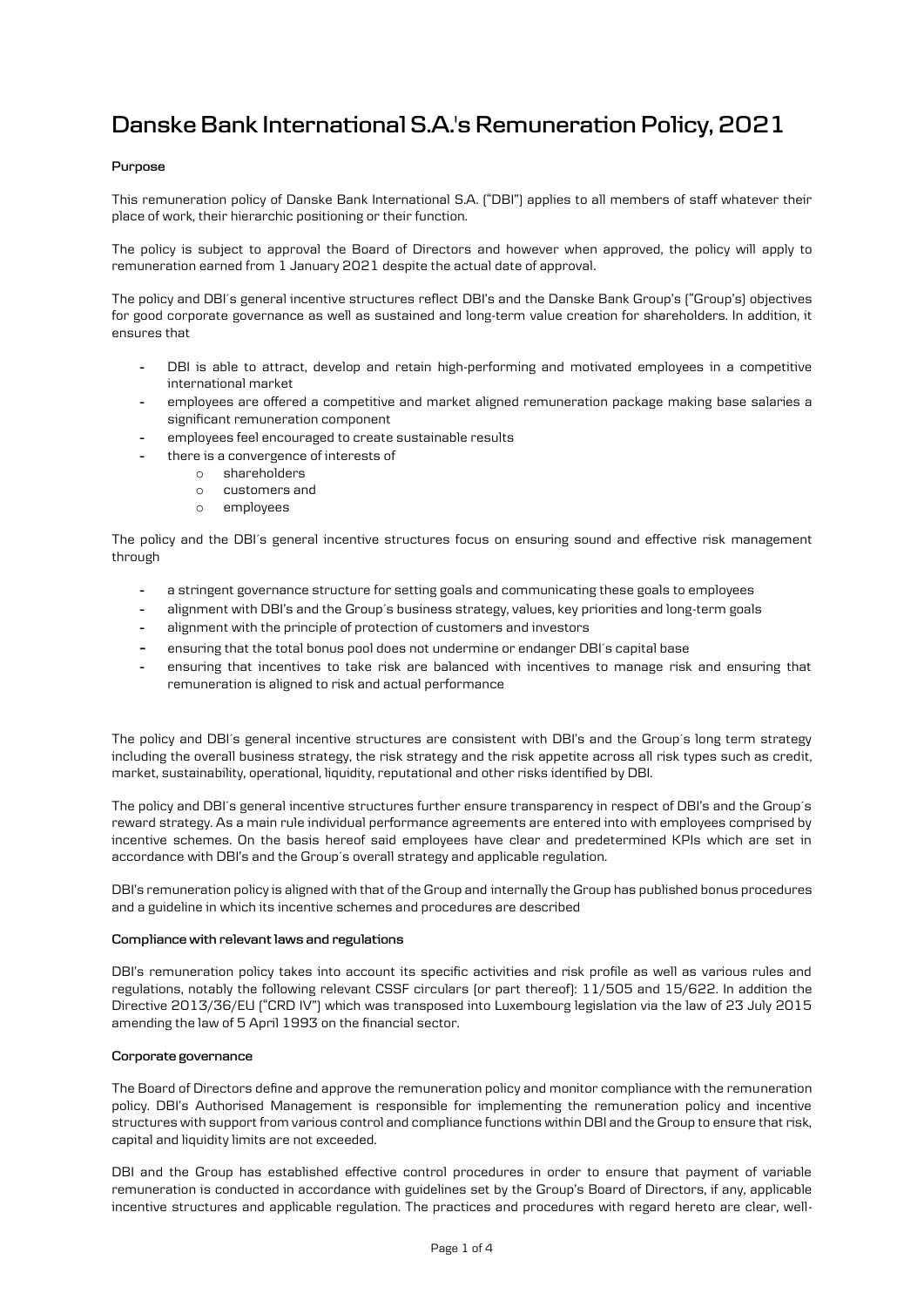documented and transparent, and the procedures are subject to at least one independent review annually by internal audit.

#### **Remuneration components**

At least annually, during, during the annual performance and appraisal dialog, the individual employees and managers evaluate and document performance in the past period/year and set new goals. Decisions on adjustment, if any, of the employee's base salary or on annual variable-based pay are made on the basis of these dialogues.

The four remuneration components are:

- base salary (including fixed supplements)
- short term and long term, where applicable, variable pay
- pension schemes, where applicable
- other benefits in kind

The *base salary* is determined on the basis of the role and position of the individual employee, including professional experience, seniority, education, responsibility, job complexity and market conditions, etc. Base salary is payable in cash.

The *variable remuneration* motivates rewards and drives the right behavior and performance according to set expectations for the employees in question reflecting specific requirements for performance including, strengthen long-term customer relations, and generate income and shareholder value.

The Group's Board of Directors has determined a maximum percentage of variable remuneration relative to the fixed remuneration in order to ensure an appropriate balance between fixed and variable pay. This percentage varies according to the type of position held by the employee and the business unit in which the employee is employed and local requirements. The maximum limit on variable remuneration remains at 200 per cent of base salary inclusive of pension. This level of variable remuneration will, in practice, only be in scope to a very small minority of employees, if any, and will only be offered to enable the DBI to match market terms. In this case notification procedures in accordance with CSSF circular 15/622 will be applied. Most employees are covered by incentive schemes, which set the upper limit for variable pay to 25 per cent, whereas certain employees and senior management could be comprised by a variable pay limit of up to 50 or 100 per cent of the base salary potentially inclusive of pension..

*Variable remuneration* may be disbursed as cash bonus, shares, share based instruments, including conditional shares. Where relevant and applicable, the Group's Board of Directors has determined certain minimum thresholds according to which bonuses exceeding the thresholds shall be split into cash/shares or other adequate financial instruments.

No employees have a contractual right to receive variable remuneration.

*Pension schemes* guarantee employees a basic cover in the event of critical illness or death and pension payments upon retirement. In general, employees are covered by mandatory defined contribution plans with a pension insurance company. There are two pension schemes, one for local employed staff and one for expatriates.

*Other benefits* are awarded on the basis of individual employment contracts. They generally comprise, for management positions, a company car and, for expatriates, school, rental and travel allowances as well as supplementary health insurance.

#### **Variable remuneration**

Variable remuneration is awarded in a manner which promotes sound risk management, includes ex-post risk adjustments and does not induce excessive risk-taking, i.e. if the variable remuneration exceeds the minimum threshold determined by the Group's Board of Directors by granting varibale pay split in shares (or other instruments as required by relevant legislation) and cash, part of which will be deferred in accordance with legislation. Further, the default accrual period for short term performance based remuneration is one year. For a limited number of employees the accrual period is two years, while long-term incentive programmes may have an accrual period of up to three years. Further, the Group has established a governance for spot-bonus under which certain employees, not comprised by mandatory legislation stipulating otherwise, can be granted a bonus for extraordinary performance during a certain period.

Deferral varies on the basis of position and amount, from three to seven years. Employees receiving variable remuneration over a certain threshold will have the part of the variable remuneration exceeding the threshold granted in conditional shares and deferred for three years. For material risk takers, deferral is applied according to mandatory legislation and Group policies presently between three and five years.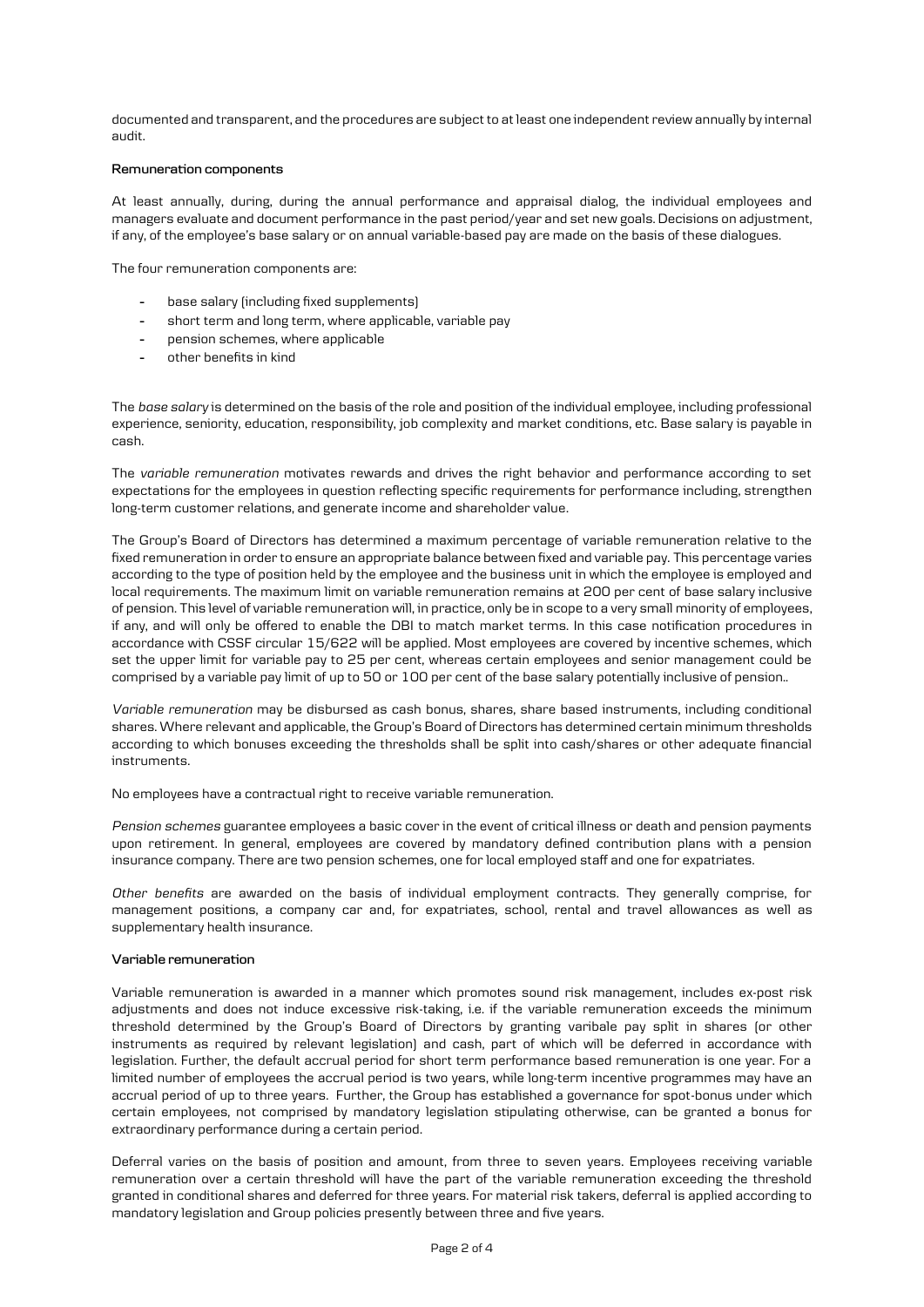Non-disbursed variable components are subject to back testing (as a minimum for employees identified as material risk takers). Back testing criteria are determined by Danske Bank Group HR in accordance with applicable law.

Concerning all employees, disbursed as well as non-disbursed components are subject to claw back if granted on the basis of data which has subsequently proven to be manifestly misstated or inaccurate. Further, variable pay is awarded by ensuring:

- an appropriate balance between fixed and varibale components
- that the fixed component represents a sufficiently high proportion of the total remuneration to make nonpayment of the variable component possible
- that no hedging of deferred shares takes place for employees who are identified as material risk takers
- that material risk takers cannot dispose of the share based instruments for an appropriate period of time after transfer of the instruments to the risk-taker

Variable pay is granted to reflect the Danske Bank Group´s financial results, the result of DBI in which the employee is employed and the individual employee's performance. As a minimum this applies to material risk takers. Further, both financial and non-financial factors shall be taken into consideration when determining the individual´s bonus, i.e. compliance with the Group´s purpose, cultural commitment, internal guidelines and procedures, including customer and investor related guidelines. A discretionary assessment is always made to ensure that other factors – including factors which are not directly measurable – are considered.

Variable pay must be based on an assessment of the DBI's results and a number of KPIs reflecting DBI's and the Group's key strategic priorities. DBI sets and uses an appropriate balance of absolute, relative, internal and external KPIs, balancing short-term and long-term goals. Risk KPIs are further applied to ensure a strong risk management and compliance culture, facilitating the Group's commitment to integrity. KPIs cover quantitative and qualitative criteria, such as:

- return on equity and return on allocated capital
- customer satisfaction
- relative performance against peers
- observance of the Group´s purpose and cultural commitment
- compliance with regulation and internal business procedures
- performance which supports the strategy of DBI and/or the Group
- credit loss and similar risk measures
- innovation
- observe the risk management culture
- leadership/employee engagement

Further, the KPIs are designed to prevent conflicts of interests and thus ensure that employees are remunerated in alignment with serving the best interest of all stakeholders, inclusive of customers. Employees are. not incentivized to sell specific products to customers if other products would serve the customers better or be more suitable for the customer in accordance with best practice, customer analyses etc. or to encourage clients to take excessive risks e.g. with respect to sustainability risks impacting the value of clients' investments adjusting as relevant the variable based remuneration to address such exposure Where applicable, DBI/the Group has implemented a prohibition of employees being remunerated on sale of specific products. A qualifying mechanism may be installed to ensure, variable based pay lapses in general, if the Group is loss bearing during a year. Further, if individual beneficiaries act in conflict with behavioral expectations, e.g. misconduct, the Executive Leadership Team, subsequently the Group's Remuneration Committee may reduce any earned bonus partly or in full.

## **Sign-on fixed pay, stay-on and guaranteed bonus**

Sign-on fixed pay as well as stay-on and guaranteed variable pay are granted only in exceptional cases, and will be assessed by the Managing Director in DBI and Group HR. The mentioned components will only be used to attract or retain highly specialized individuals. Such pay may not exceed one year's gross salary inclusive of pension, benefits and fixed supplements. Sign-on fixed pay can be paid in cash or in a split between cash/shares and will according to applicable legislation as a main rule be conditional upon the employee not resigning within a given period of time after the pay.

Any sign-on pay to material risk takers will be agreed in connection with the employment of the material risk taker and will not be granted for longer than one year.

Sign-on, stay-on or guaranteed variable pay will be subject to and will be paid in accordance with the relevant applicable legislation.